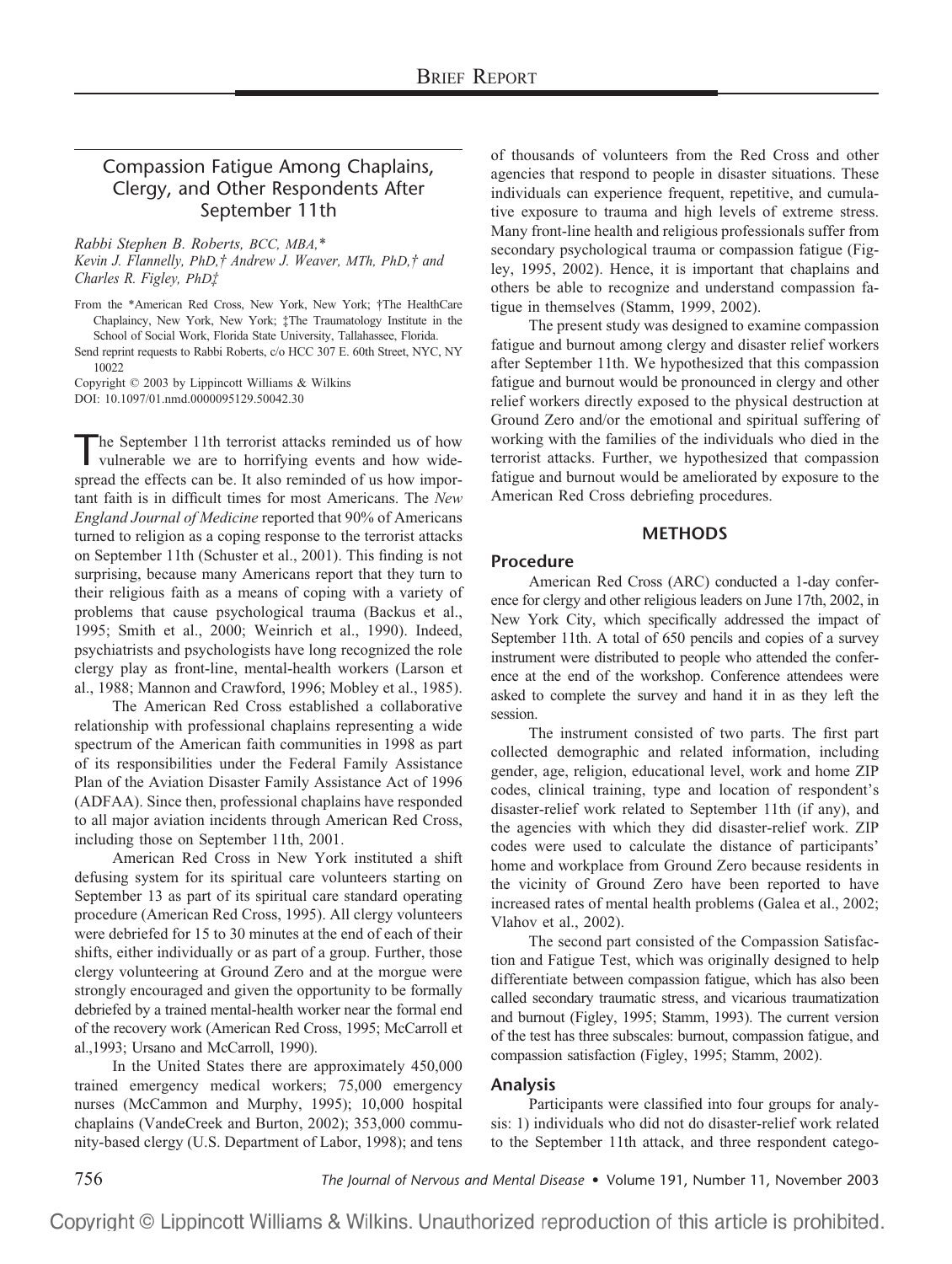| <b>TABLE 1.</b> Percentage Distribution of Compassion Fatigue |
|---------------------------------------------------------------|
| and Burnout Scores of All Survey Participants by Risk Level   |

| <b>Risk Level</b> | Compassion<br><b>Fatigue</b> | <b>Burnout</b> |  |
|-------------------|------------------------------|----------------|--|
| Extremely High    | 27.5%                        | $2.5\%$        |  |
| High              | 11.7%                        |                |  |
| Moderate          | $15.4\%$                     | 18.9%          |  |
| Low               | $12.7\%$                     |                |  |
| Very Low          | 32.8%                        | 78.7%          |  |

ries: 2) those who only worked for a disaster-relief agency other than the ARC; 3) those who worked for the ARC and another agency; and 4) those who only worked for the ARC.

Scores on the subscales were analyzed separately by Analysis of Covariance ANCOVA in a gender X group design using age, distance of regular workplace from Ground Zero, and days of September 11th volunteer work. It was decided to use work ZIP code as a covariate instead of home ZIP code because nearly a third of the participants worked in Manhattan and were likely to have been at work on September 11th. Trend analysis was conducted as part of the ANCOVA for the three respondent groups by coding respondents according to the amount of work they did with the ARC, with the respondent categories 1, 2, and 3, coded as  $-1$ , 0, and 1, respectively. Subsequent statistical tests were performed to compare clergy and other types of participants and to examine the effects of workplace distance from Ground Zero on each of the 3 subscales.

### **RESULTS**

Of the 650 questionnaires that were distributed, 437 were returned, for a return rate of 67.2%. Thirty-four of these were discarded because they were incomplete, reducing the sample to 403 (62.0%). While clergy constituted 62.8% of the conference attendees, they represented 78.5% of survey participants ( $N = 317$ ), including 220 congregational clergy and 97 chaplains who worked in health care settings. The rest of

the sample consisted of relatively small numbers of mental health practitioners, seminary students, executives of mental health and disaster relief agencies, and others who provide direct relief services. The percentage of males and females were, respectively, 53.4% and 46.6% at the conference, and 50.4% and 49.6% in the sample.

Table 1 gives the percentage distribution of participants' scores for compassion fatigue and burnout in terms of risk levels. The results indicated that participants were at a significant risk for compassion fatigue. Potential for compassion satisfaction scores ranged from low to high and had a roughly normal distribution.

Table 2 presents the means for the measures by volunteer category. Analysis of Covariance revealed that individuals who volunteered to work with ARC (respondent categories 2 and 3) had significantly lower compassion fatigue scores ( $p < 0.05$ ) and marginally lower ( $p < 0.06$ ) burnout scores than other groups, controlling for age; sex; distance of regular workplace from Ground Zero; and days worked at Ground Zero, the morgues, the family assistance centers, etc. A significant inverse trend was found among respondents between the amount of work they did with the ARC (respondent categories 1, 2, and 3) and their compassion fatigue and burnout scores ( $p < .05$ ). Age was the only covariate found to have any significant effect, and it was inversely related to burnout ( $p < 0.05$ ). Potential for compassion satisfaction did not differ appreciably across groups, ranging from a mean low of 80.4 for September 11th nonrespondents to a mean high of 82.0 for respondents who only worked with ARC. The mean score for the entire sample was 80.9. No significant differences were found between clergy respondents and other respondents.

#### **DISCUSSION**

The results indicate that a large group of respondents were at a high risk for compassion fatigue. With the exception of age, which was inversely related to burnout, factors such as religion, workplace proximity to Ground Zero, and length of time volunteering with a relief agency had no effect on the dependent variables. The only variable we analyzed that had a

**TABLE 2.** Mean Compassion Fatigue Scores and Burnout and Their Associated Risk Levels by Volunteer Category

|                           | <b>Compassion Fatigue</b> |          | <b>Burnout</b> |                      |
|---------------------------|---------------------------|----------|----------------|----------------------|
| <b>Volunteer Category</b> | Mean                      | Level    | Mean           | Level                |
| Non-Respondents           | 33.0                      | Moderate | 28.8           | <b>Extremely Low</b> |
| Respondents               |                           |          |                |                      |
| 1. Non-ARC Volunteer      | 36.4                      | High     | 31.0           | Moderate             |
| 2. ARC and Other Agencies | 31.1                      | Moderate | 27.9           | <b>Extremely Low</b> |
| 3. ARC Only               | 30.2                      | Low      | 26.8           | <b>Extremely Low</b> |
| Total Sample              | 32.5                      | Moderate | 28.5           | <b>Extremely Low</b> |

*© 2003 Lippincott Williams & Wilkins* 757

Copyright © Lippincott Williams & Wilkins. Unauthorized reproduction of this article is prohibited.